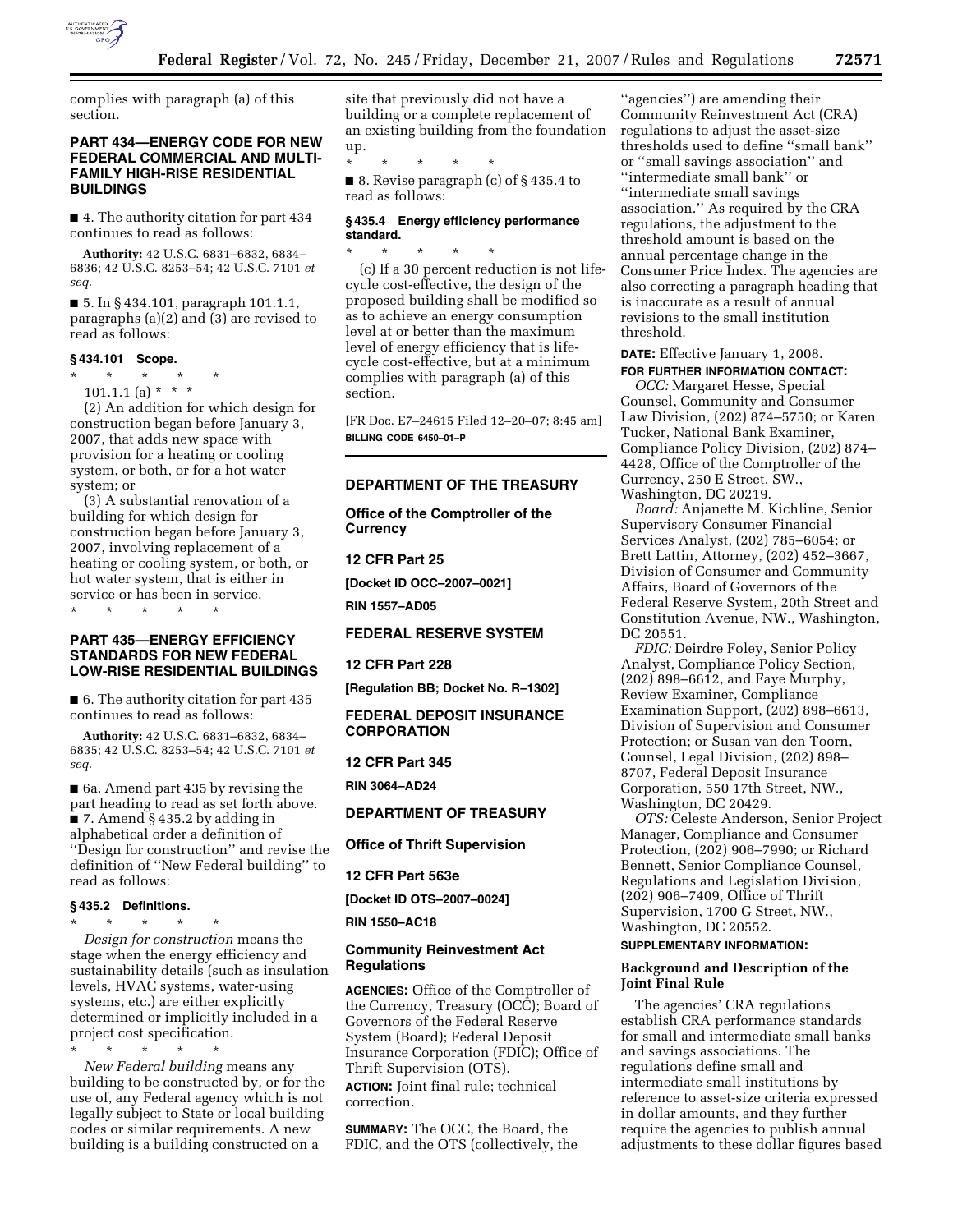on the year-to-year change in the average of the Consumer Price Index for Urban Wage Earners and Clerical Workers (CPIW), not seasonally adjusted, for each twelve-month period ending in November, with rounding to the nearest million. 12 CFR 25.12(u)(2), 228.12(u)(2), 345.12(u)(2), and 563e.12(u)(2).

The threshold for small banks was revised most recently for the OCC, the Board, and the FDIC effective January 1, 2007 (71 FR 78335 (Dec. 29, 2006)). These agencies' CRA regulations, as revised on December 29, 2006, provide that banks that, as of December 31 of either of the prior two calendar years, had assets of less than \$1.033 billion are ''small banks.'' Small banks with assets of at least \$258 million as of December 31 of both of the prior two calendar years and less than \$1.033 billion as of December 31 of either of the prior two calendar years are ''intermediate small banks.'' 12 CFR 25.12(u)(1), 228.12(u)(1), 345.12(u)(1). The threshold for small savings associations was revised in the same way and the same threshold for intermediate small savings associations was established by OTS effective July 1, 2007 (72 FR 13435 (Mar. 22, 2007). 12 CFR 563e.12(u)(1). This joint final rule further revises these thresholds.

During the period ending November 2007, the CPIW increased by 2.7 percent. As a result, the agencies are revising 12 CFR 25.12(u)(1), 228.12(u)(1), 345.12(u)(1), and 563e.12(u)(1) to make this annual adjustment. Beginning January 1, 2008, banks and savings associations that, as of December 31 of either of the prior two calendar years, had assets of less than \$1.061 billion are ''small banks'' or ''small savings associations.'' Small banks or small savings associations with assets of at least \$265 million as of December 31 of both of the prior two calendar years and less than \$1.061 billion as of December 31 of either of the prior two calendar years are ''intermediate small banks'' or ''intermediate small savings associations.'' The agencies also publish current and historical asset-size thresholds on the website of the Federal Financial Institutions Examination Council at *http://www.ffiec.gov/cra/*.

The agencies also are amending their CRA regulations to make a technical correction to revise a paragraph heading that is inaccurate as a result of annual small institution threshold adjustments. The technical correction revises the paragraph headings found at 12 CFR 25.26(a)(1), 228.26(a)(1), and 345.26(a)(1) (''Small banks with assets of less than \$250 million'') and 12 CFR

563e.26(a)(1) (''Small savings associations with assets of less than \$250 million''). As a result of the agencies' annual adjustments to the dollar amount threshold for small institutions, the threshold of \$250 million described in the paragraph heading is inaccurate. The agencies are revising the headings so that they do not reference the dollar amount of the small bank or small savings association asset threshold.

# **Administrative Procedure Act and Effective Date**

Under 5 U.S.C. 553(b)(B) of the Administrative Procedure Act (APA), an agency may, for good cause, find (and incorporate the finding and a brief statement of reasons therefore in the rules issued) that notice and public procedure thereon are impracticable, unnecessary, or contrary to the public interest.

The amendments to the regulations to adjust the asset-size thresholds for small and intermediate small banks and savings associations result from the application of a formula established by a provision in the CRA regulations that the agencies previously published for comment. *See* 70 FR 12148 (Mar. 11, 2005), 70 FR 44256 (Aug. 2, 2005), 71 FR 67826 (Nov. 24, 2006), and 72 FR 13429 (Mar. 22, 2007). Sections 25.12(u)(1), 228.12(u)(1), 345.12(u)(1), and 563e.12(u)(1) are amended by adjusting the asset threshold as provided for in §§ 25.12(u)(2), 228.12(u)(2), 345.12(u)(2), and 563e.12(u)(2).

Accordingly, since the agencies' rules provide no discretion as to the computation or timing of the revisions to the asset-size criteria, the agencies have determined that publishing a notice of proposed rulemaking and providing opportunity for public comment are unnecessary.

With regard to the revision amending the paragraph heading, as a result of the annual adjustment required by the regulations, the heading describing ''small banks'' or ''small savings associations'' as those with assets of less than \$250 million is inaccurate. The revision merely amends the heading to correct this inaccuracy and prevent further inaccuracies when annual adjustments are made in the future. For this reason, the agencies, for good cause, find that the notice and comment procedures prescribed by the APA are unnecessary because the joint final rule is making a technical correction without substantive change to the provisions of parts 25, 228, 345, and 563e.

This joint final rule takes effect January 1, 2008. Under 5 U.S.C.

553(d)(3) of the APA, the required publication or service of a substantive rule shall be made not less than 30 days before its effective date, except, among other things, as provided by the agency for good cause found and published with the rule. The agencies find that there is good cause for shortened notice because their current rules already provide notice that the small and intermediate asset-size thresholds will be adjusted as of December 31 based on twelve-month data as of the end of November each year. Moreover, the revisions to the headings in the agencies' rules are minor, nonsubstantive, and technical.

#### **Regulatory Flexibility Act**

The Regulatory Flexibility Act (RFA) does not apply to a rulemaking where a general notice of proposed rulemaking is not required. 5 U.S.C. 603 and 604. As noted previously, the agencies have determined that it is unnecessary to publish a notice of proposed rulemaking for this joint final rule. Accordingly, the RFA's requirements relating to an initial and final regulatory flexibility analysis do not apply.

#### **Paperwork Reduction Act of 1995**

There are no collection of information requirements in this joint final rule.

#### **Executive Order 12866**

The OCC and OTS have each determined that its portion of this joint final rule is not a significant regulatory action as defined in Executive Order 12866.

# **Unfunded Mandates Reform Act of 1995**

Section 202 of the Unfunded Mandates Reform Act of 1995, 2 U.S.C. 1532 (Unfunded Mandates Act), requires that an agency must prepare a budgetary impact statement before promulgating any rule likely to result in a Federal mandate that may result in the expenditure by State, local, and tribal governments, in the aggregate, or by the private sector of \$100 million or more in any one year. If a budgetary impact statement is required, section 205 of the Unfunded Mandates Act also requires an agency to identify and consider a reasonable number of regulatory alternatives before promulgating a rule. The OCC and OTS have each determined that its portion of this joint final rule will not result in expenditures by State, local, and tribal governments, or by the private sector, of \$100 million or more in any one year. Accordingly, this joint final rule is not subject to section 202 of the Unfunded Mandates Act.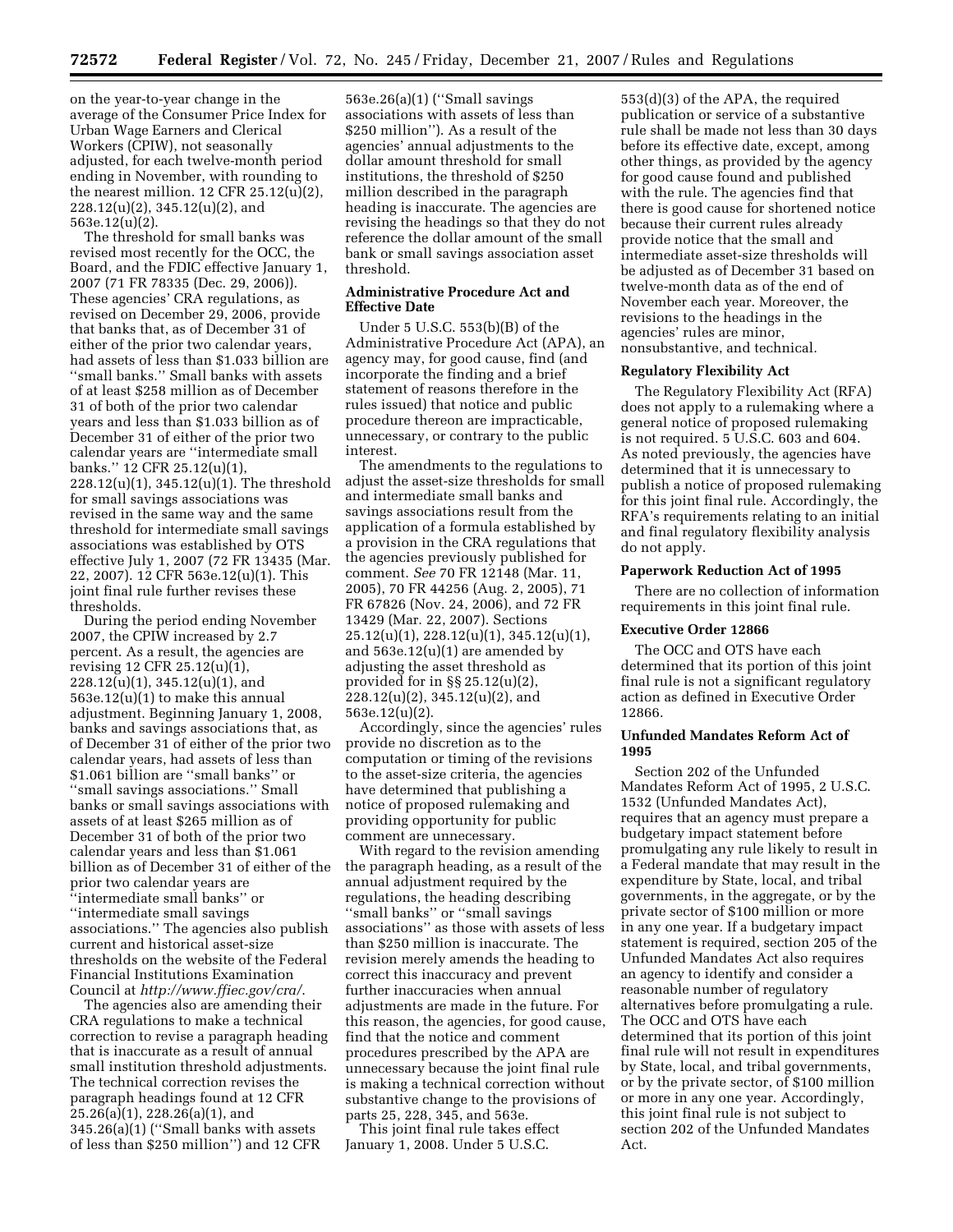# **Executive Order 13132**

The OCC and OTS have each determined that its portion of this joint final rule does not have any Federalism implications as required by Executive Order 13132.

# **List of Subjects**

# *12 CFR Part 25*

Community development, Credit, Investments, National banks, Reporting and recordkeeping requirements.

# *12 CFR Part 228*

Banks, banking, Community development, Credit, Investments, Reporting and recordkeeping requirements.

#### *12 CFR Part 345*

Banks, banking, Community development, Credit, Investments, Reporting and recordkeeping requirements.

#### *12 CFR Part 563e*

Community development, Credit, Investments, Reporting and recordkeeping requirements, Savings associations.

# **Department of the Treasury**

*Office of the Comptroller of the Currency* 

# **12 CFR Chapter I**

■ For the reasons discussed in the joint preamble, 12 CFR part 25 is amended as follows:

# **PART 25—COMMUNITY REINVESTMENT ACT AND INTERSTATE DEPOSIT PRODUCTION REGULATIONS**

■ 1. The authority citation for part 25 continues to read as follows:

**Authority:** 12 U.S.C. 21, 22, 26, 27, 30, 36, 93a, 161, 215, 215a, 481, 1814, 1816, 1828(c), 1835a, 2901 through 2907, and 3101 through 3111.

■ 2. Revise § 25.12(u)(1) to read as follows:

#### **§ 25.12 Definitions.**

\* \* \* \* \*

(u) *Small bank*—(1) *Definition.* Small bank means a bank that, as of December 31 of either of the prior two calendar years, had assets of less than \$1.061 billion. Intermediate small bank means a small bank with assets of at least \$265 million as of December 31 of both of the prior two calendar years and less than \$1.061 billion as of December 31 of either of the prior two calendar years.

\* \* \* \* \*

■ 3. Revise the paragraph heading to § 25.26(a)(1) to read as follows:

## **§ 25.26 Small bank performance standards.**

(a) *Performance criteria*—(1) *Small banks that are not intermediate small banks.* \* \* \*

# \* \* \* \* \* **Federal Reserve System**

#### **12 CFR Chapter II**

■ For the reasons set forth in the joint preamble, the Board of Governors of the Federal Reserve System amends part 228 of chapter II of title 12 of the Code of Federal Regulations as follows:

# **PART 228—COMMUNITY REINVESTMENT (REGULATION BB)**

■ 1. The authority citation for part 228 continues to read as follows:

**Authority:** 12 U.S.C. 321, 325, 1828(c), 1842, 1843, 1844, and 2901 *et seq.* 

■ 2. Revise § 228.12(u)(1) to read as follows:

#### **§ 228.12 Definitions.**

\* \* \* \* \* (u) *Small bank*—(1) *Definition.* Small bank means a bank that, as of December 31 of either of the prior two calendar years, had assets of less than \$1.061 billion. Intermediate small bank means a small bank with assets of at least \$265 million as of December 31 of both of the prior two calendar years and less than \$1.061 billion as of December 31 of either of the prior two calendar years. \* \* \* \* \*

■ 3. Revise the paragraph heading to § 228.26(a)(1) to read as follows:

## **§ 228.26 Small bank performance standards.**

(a) *Performance criteria*—(1) *Small banks that are not intermediate small banks.* \* \* \*

#### **Federal Deposit Insurance Corporation**

*12 CFR Chapter III* 

#### **Authority and Issuance**

\* \* \* \* \*

■ For the reasons set forth in the joint preamble, the Board of Directors of the Federal Deposit Insurance Corporation amends part 345 of chapter III of title 12 of the Code of Federal Regulations to read as follows:

# **PART 345—COMMUNITY REINVESTMENT**

■ 1. The authority citation for part 345 continues to read as follows:

**Authority:** 12 U.S.C. 1814–1817, 1819– 1820, 1828, 1831u and 2901–2907, 3103– 3104, and 3108(a).

■ 2. Revise § 345.12(u)(1) to read as follows:

## **§ 345.12 Definitions.**

\* \* \* \* \*

(u) *Small bank*—(1) *Definition.* Small bank means a bank that, as of December 31 of either of the prior two calendar years, had assets of less than \$1.061 billion. Intermediate small bank means a small bank with assets of at least \$265 million as of December 31 of both of the prior two calendar years and less than \$1.061 billion as of December 31 of either of the prior two calendar years. \* \* \* \* \*

■ 3. Revise the paragraph heading to § 345.26(a)(1) to read as follows:

#### **§ 345.26 Small bank performance standards.**

(a) *Performance criteria*—(1) *Small banks that are not intermediate small banks.* \* \* \*

\* \* \* \* \*

# **Department of the Treasury**

*Office of Thrift Supervision* 

# **12 CFR Chapter V**

 $\blacksquare$  <br> For the reasons discussed in the joint preamble, 12 CFR part 563e is amended as follows:

# **PART 563e—COMMUNITY REINVESTMENT**

■ 1. The authority citation for part 563e continues to read as follows:

**Authority:** 12 U.S.C. 1462a, 1463, 1464, 1467a, 1814, 1816, 1828(c), and 2901 through 2907.

■ 2. Revise § 563e.12(u)(1) to read as follows:

## **§ 563e.12 Definitions.**  \* \* \* \* \*

(u) *Small savings association*—(1) *Definition. Small savings association*  means a savings association that, as of December 31 of either of the prior two calendar years, had assets of less than \$1.061 billion. *Intermediate small savings association* means a small savings association with assets of at least \$265 million as of December 31 of both of the prior two calendar years and less than \$1.061 billion as of December 31 of either of the prior two calendar years.

\* \* \* \* \*

■ 3. Revise the paragraph heading to  $§ 563e.26(a)(1)$  to read as follows: